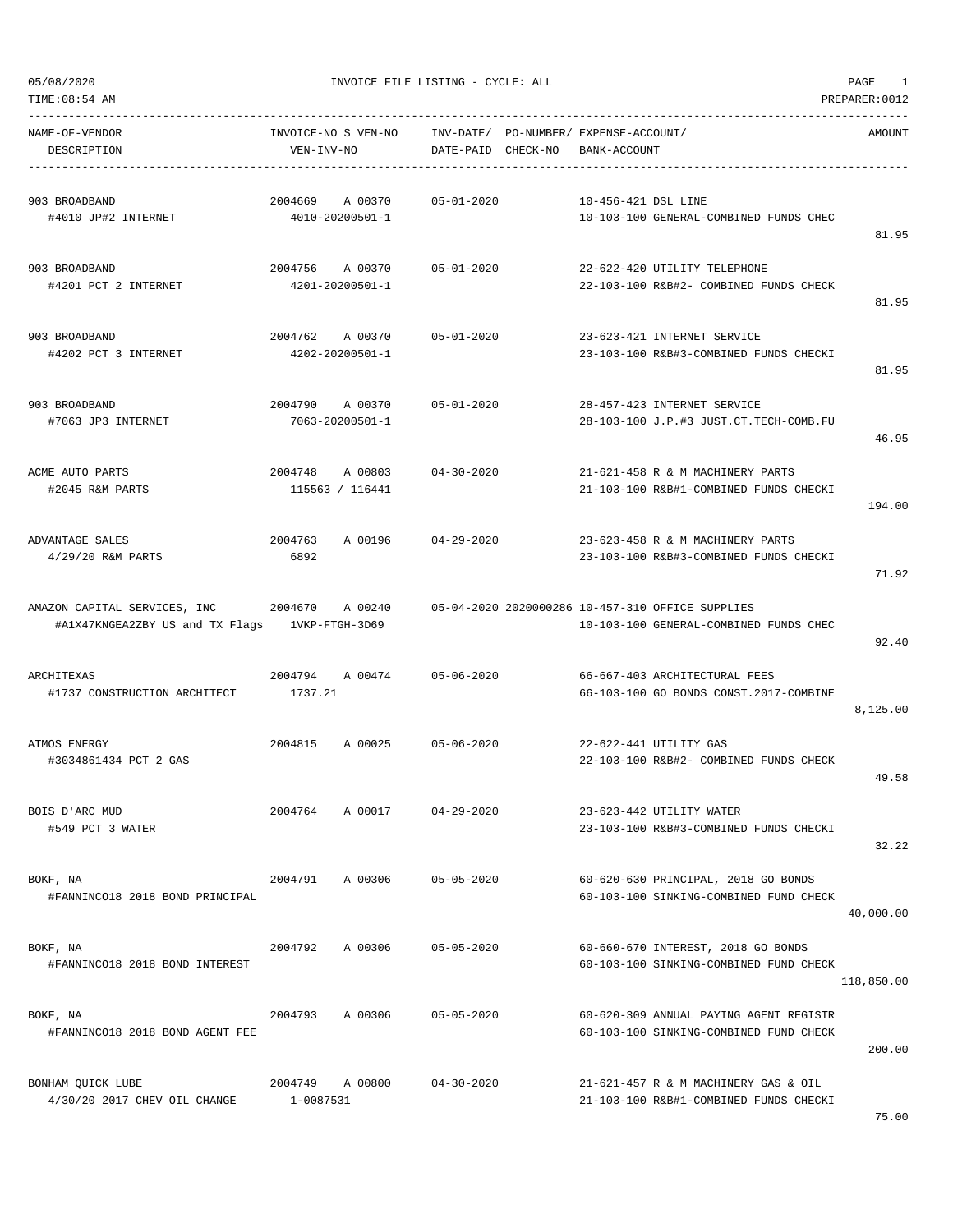| TIME:08:54 AM                                                     |                  |                     |                    |                                       |                                                                                | PREPARER: 0012 |
|-------------------------------------------------------------------|------------------|---------------------|--------------------|---------------------------------------|--------------------------------------------------------------------------------|----------------|
| NAME-OF-VENDOR                                                    |                  | INVOICE-NO S VEN-NO |                    | INV-DATE/ PO-NUMBER/ EXPENSE-ACCOUNT/ |                                                                                | AMOUNT         |
| DESCRIPTION                                                       | VEN-INV-NO       |                     | DATE-PAID CHECK-NO | BANK-ACCOUNT                          |                                                                                |                |
| BONHAM QUICK LUBE<br>4/29/20 2001 DODGE OIL CHANGE 87461          | 2004765          | A 00800             | $04 - 29 - 2020$   |                                       | 23-623-457 R & M MACHINERY GAS & OIL<br>23-103-100 R&B#3-COMBINED FUNDS CHECKI | 42.00          |
| BONHAM QUICK LUBE<br>4/29/20 2006 DODGE OIL CHANGE                | 2004766<br>87460 | A 00800             | 04-29-2020         |                                       | 23-623-457 R & M MACHINERY GAS & OIL<br>23-103-100 R&B#3-COMBINED FUNDS CHECKI | 47.00          |
| BONHAM QUICK LUBE<br>4/29/20 2017 DODGE OIL CHANGE 87463          | 2004767          | A 00800             | $04 - 29 - 2020$   |                                       | 23-623-457 R & M MACHINERY GAS & OIL<br>23-103-100 R&B#3-COMBINED FUNDS CHECKI | 81.00          |
| BONHAM QUICK LUBE<br>4/29/20 2017 CHEV INSPECTION                 | 2004768<br>87591 | A 00800             | $05 - 01 - 2020$   |                                       | 23-623-458 R & M MACHINERY PARTS<br>23-103-100 R&B#3-COMBINED FUNDS CHECKI     | 7.00           |
| 2004671<br>BONHAM, CITY OF<br>#209-0092738-001 CO BLDG WATER/SEWE |                  | A 00046             | $04 - 30 - 2020$   |                                       | 10-511-442 UTILITIES WATER<br>10-103-100 GENERAL-COMBINED FUNDS CHEC           | 57.08          |
| BONHAM, CITY OF<br>#204-0041415-002 CO-OP WATER/SEWE              | 2004672          | A 00046             | $04 - 30 - 2020$   |                                       | 10-512-442 UTILITIES WATER<br>10-103-100 GENERAL-COMBINED FUNDS CHEC           | 57.08          |
| BONHAM, CITY OF<br>#208-0082528-001 AGRILIFE WATER/SEW            | 2004673          | A 00046             | $04 - 30 - 2020$   |                                       | 10-516-442 UTILITIES WATER<br>10-103-100 GENERAL-COMBINED FUNDS CHEC           | 57.08          |
| BONHAM, CITY OF<br>2004674<br>#205-0050150001 S ANNEX WATER/SEW   |                  | A 00046             | $04 - 30 - 2020$   |                                       | 10-513-442 UTILITIES WATER<br>10-103-100 GENERAL-COMBINED FUNDS CHEC           | 97.83          |
| BONHAM, CITY OF<br>#205-0050150001 S ANNEX TRASH                  |                  | 2004675 A 00046     | $04 - 30 - 2020$   |                                       | 10-513-443 TRASH PICKUP SERVICE<br>10-103-100 GENERAL-COMBINED FUNDS CHEC      | 84.26          |
| BONHAM, CITY OF<br>#214-0043011-001 SHERIFF TRASH                 | 2004676          | A 00046             | $04 - 30 - 2020$   |                                       | 10-560-443 SHERIFF TRASH PICKUP<br>10-103-100 GENERAL-COMBINED FUNDS CHEC      | 116.54         |
| BONHAM, CITY OF<br>#214-0043011-001 SHERIFF WATER/SEWE            |                  | 2004677 A 00046     | $04 - 30 - 2020$   |                                       | 10-560-442 UTILITIES WATER<br>10-103-100 GENERAL-COMBINED FUNDS CHEC           | 204.24         |
| BONHAM, CITY OF<br>2004678<br>#204-0041265-003 108 E SAM RAYBURN  |                  | A 00046             | $04 - 30 - 2020$   |                                       | 10-518-442 UTILITIES WATER<br>10-103-100 GENERAL-COMBINED FUNDS CHEC           | 57.08          |
| BONHAM, CITY OF<br>#204-0041265-003 108 E SAM RAYBURN             |                  | 2004679 A 00046     | $04 - 30 - 2020$   |                                       | 10-518-443 TRASH PICKUP SERVICE<br>10-103-100 GENERAL-COMBINED FUNDS CHEC      | 18.38          |
| BONHAM, CITY OF<br>#209-0093037-002 200 E 1ST TRASH               | 2004680          | A 00046             | $04 - 30 - 2020$   |                                       | 10-518-443 TRASH PICKUP SERVICE<br>10-103-100 GENERAL-COMBINED FUNDS CHEC      |                |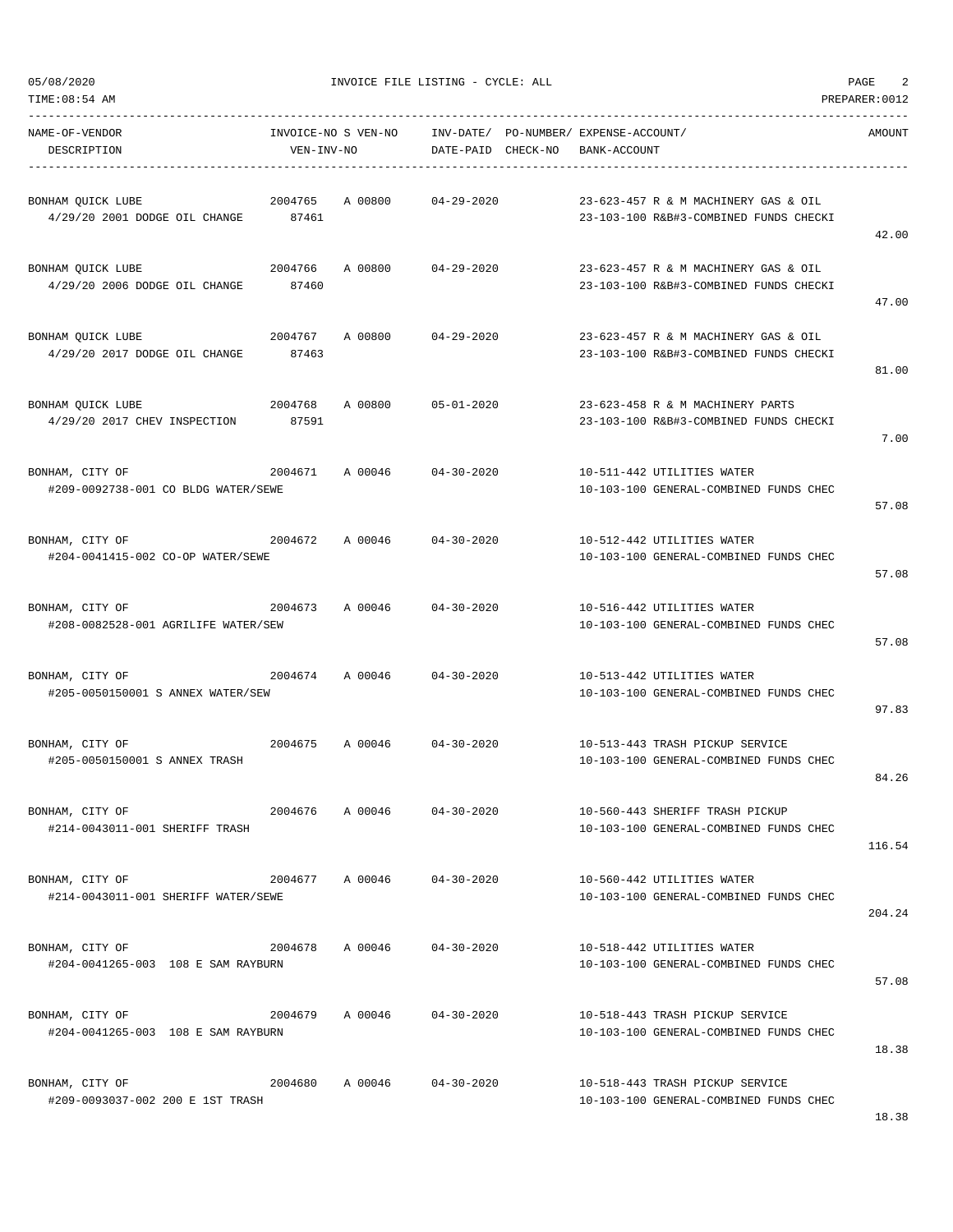| 5/08/2020 |  |
|-----------|--|

| 05/08/2020<br>TIME: 08:54 AM                          |                                   | INVOICE FILE LISTING - CYCLE: ALL |                                                             |                     |                                                                               | PAGE<br>3<br>PREPARER: 0012 |
|-------------------------------------------------------|-----------------------------------|-----------------------------------|-------------------------------------------------------------|---------------------|-------------------------------------------------------------------------------|-----------------------------|
| NAME-OF-VENDOR<br>DESCRIPTION                         | INVOICE-NO S VEN-NO<br>VEN-INV-NO |                                   | INV-DATE/ PO-NUMBER/ EXPENSE-ACCOUNT/<br>DATE-PAID CHECK-NO | BANK-ACCOUNT        |                                                                               | AMOUNT                      |
| BONHAM, CITY OF                                       | 2004681                           | A 00046                           | $04 - 30 - 2020$                                            |                     | 10-518-442 UTILITIES WATER                                                    |                             |
| #209-0093037-002 200 E 1ST WATER/SE                   |                                   |                                   |                                                             |                     | 10-103-100 GENERAL-COMBINED FUNDS CHEC                                        | 142.05                      |
| BONHAM, CITY OF<br>#209-0092739-001 TDHS WATER/SE     | 2004682                           | A 00046                           | $04 - 30 - 2020$                                            |                     | 10-640-442 UTILITIES WATER<br>10-103-100 GENERAL-COMBINED FUNDS CHEC          |                             |
| BONHAM, CITY OF                                       | 2004683                           | A 00046                           | $04 - 30 - 2020$                                            |                     | 10-640-443 TRASH PICK-UP                                                      | 414.62                      |
| #209-0092739-001 TDHS TRASH                           |                                   |                                   |                                                             |                     | 10-103-100 GENERAL-COMBINED FUNDS CHEC                                        | 42.13                       |
| BONHAM, CITY OF<br>#209-0092739-001 CO BLDG TRASH     | 2004684                           | A 00046                           | $04 - 30 - 2020$                                            |                     | 10-511-443 TRASH PICK-UP SERVICE<br>10-103-100 GENERAL-COMBINED FUNDS CHEC    |                             |
| BONHAM, CITY OF                                       | 2004685                           | A 00046                           | $04 - 30 - 2020$                                            |                     | 10-510-443 TRASH PICK-UP                                                      | 42.13                       |
| #204-0041367-001 CH TRASH                             |                                   |                                   |                                                             |                     | 10-103-100 GENERAL-COMBINED FUNDS CHEC                                        | 84.26                       |
| BONHAM, CITY OF<br>#209-0092863-001 800 E 2ND TRASH   | 2004686                           | A 00046                           | $04 - 30 - 2020$                                            |                     | 10-518-443 TRASH PICKUP SERVICE<br>10-103-100 GENERAL-COMBINED FUNDS CHEC     | 65.43                       |
| BONHAM, CITY OF<br>#209-0092782-001 PCT 4 WATER/SEWER | 2004777                           | A 00046                           | $04 - 30 - 2020$                                            |                     | 24-624-442 UTILITY WATER<br>24-103-100 R&B#4- COMBINED FUNDS CHECK            | 57.08                       |
| BORSERINE LAW<br>FA-20-44571 CASTILLO DST CT          | 2004687                           | A 00443                           | $05 - 04 - 2020$                                            |                     | 10-435-436 ATTORNEY FEES- CPS CASES<br>10-103-100 GENERAL-COMBINED FUNDS CHEC | 90.00                       |
| BRANNAN, OUIENCY SMITH<br>CR-20-27305-2 VORIS DST CT  | 2004688                           | A 00725                           | 04-17-2020                                                  |                     | 10-435-437 ATTORNEY FEES<br>10-103-100 GENERAL-COMBINED FUNDS CHEC            | 128.00                      |
| CASE, FRED<br>3/2-4/30/20 JANITOR TRAVEL              | 2004689                           | A 00516                           | $04 - 30 - 2020$                                            |                     | 10-516-225 JANITOR TRAVEL<br>10-103-100 GENERAL-COMBINED FUNDS CHEC           |                             |
| CASE, FRED<br>3/2-4/30/20 JANITOR TRAVEL              | 2004690                           | A 00516                           | $04 - 30 - 2020$                                            |                     | 10-511-225 JANITOR TRAVEL<br>10-103-100 GENERAL-COMBINED FUNDS CHEC           | 30.59                       |
| CINTAS CORPORATION #163<br>#13494346 PCT 4 UNIFORMS   | 2004778                           | A 00581                           | $04 - 30 - 2020$                                            |                     | 24-624-395 EMPLOYEE UNIFORMS<br>24-103-100 R&B#4- COMBINED FUNDS CHECK        | 23.46<br>260.08             |
| CINTAS CORPORATION #163<br>#13494452 PCT 2 UNIFORMS   | 2004816                           | A 00581                           | $04 - 30 - 2020$                                            | 22-622-395 UNIFORMS | 22-103-100 R&B#2- COMBINED FUNDS CHECK                                        | 306.24                      |
| CO-OPERATIVE GIN CO.<br>#FANN#3 R&M PARTS             | 2004769                           | A 00052                           | $04 - 30 - 2020$                                            |                     | 23-623-458 R & M MACHINERY PARTS<br>23-103-100 R&B#3-COMBINED FUNDS CHECKI    |                             |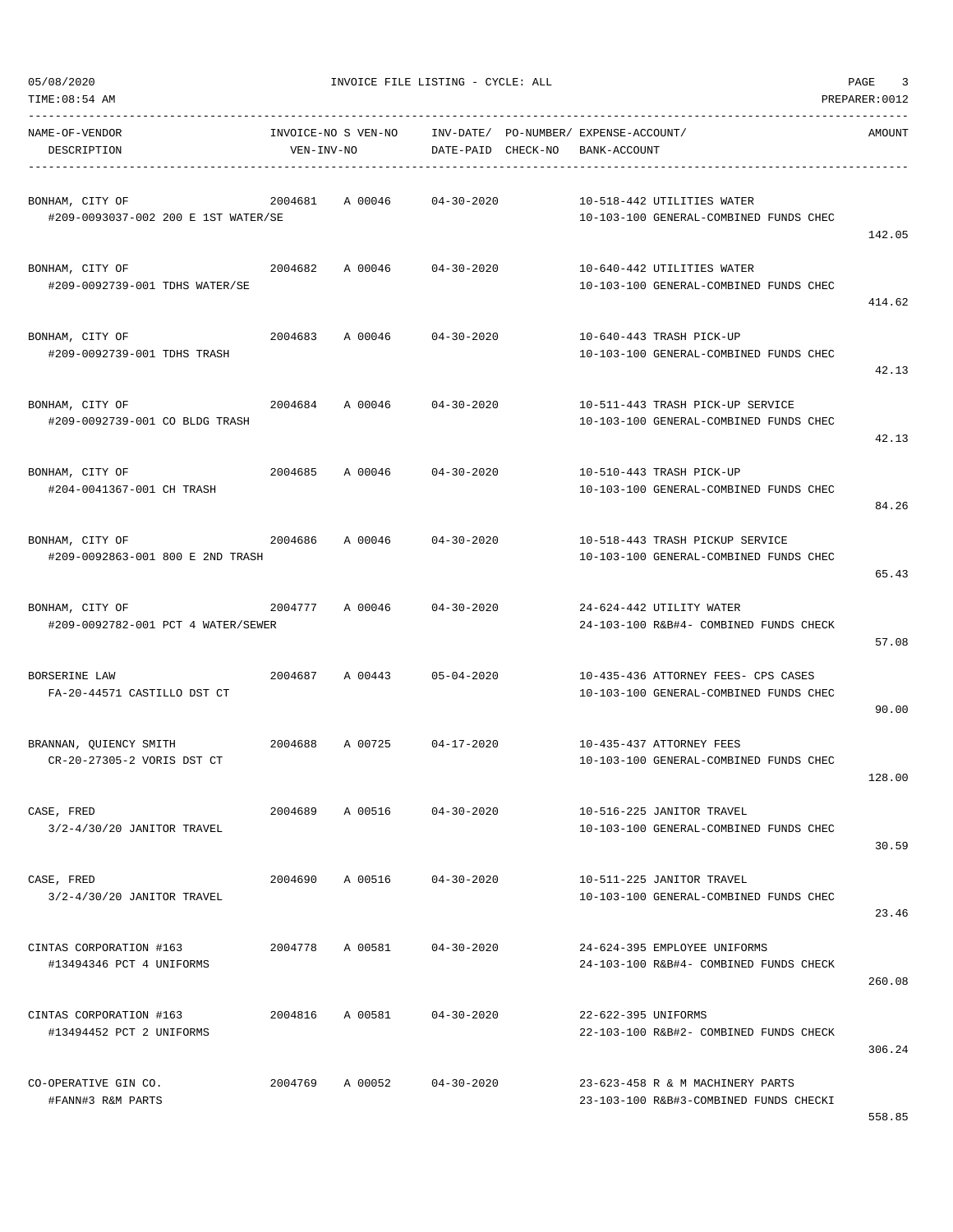| TIME:08:54 AM                                                        |                                       |                    |                                                                                            | PREPARER: 0012 |
|----------------------------------------------------------------------|---------------------------------------|--------------------|--------------------------------------------------------------------------------------------|----------------|
| NAME-OF-VENDOR                                                       | INVOICE-NO S VEN-NO                   |                    | INV-DATE/ PO-NUMBER/ EXPENSE-ACCOUNT/                                                      | AMOUNT         |
| DESCRIPTION                                                          | VEN-INV-NO                            | DATE-PAID CHECK-NO | BANK-ACCOUNT                                                                               |                |
| CORRECTIONS SOFTWARE SOLUTIONS, LP 2004691<br>JUNE COMPUTER SOFTWARE | A 00727<br>48144                      | $05 - 01 - 2020$   | 10-573-453 COMPUTER SOFTWARE<br>10-103-100 GENERAL-COMBINED FUNDS CHEC                     | 107.00         |
| DATA PRESERVATION, LLC<br>$4/29/20$ APRIL LAND & VITAL               | 2004789<br>A 00357 04-29-2020<br>3403 |                    | 18-402-312 IMAGING SYSTEM<br>18-103-100 CO.CLK.REC.MNGMT.-COMB.FUND                        | 4,288.00       |
| DELL MARKETING L.P.<br>#33874740 Toner                               | 2004692 A 00696<br>10390171521        |                    | 04-30-2020 2020000275 10-573-310 OFFICE SUPPLIES<br>10-103-100 GENERAL-COMBINED FUNDS CHEC | 191.88         |
| DM TRUCKING, LLC<br>4/21/20 ROCK & GRAVEL-HAULING                    | 2004779<br>A 00096<br>1977            | $04 - 21 - 2020$   | 24-624-341 R & B MAT. ROCK & GRAVEL<br>24-103-100 R&B#4- COMBINED FUNDS CHECK              | 4,605.71       |
| DOLESE BROS. CO.<br>#FAN584 ROCK & GRAVEL                            | 2004799<br>A 00200<br>AG20039815      | 04-01-2020         | 24-624-341 R & B MAT, ROCK & GRAVEL<br>24-103-100 R&B#4- COMBINED FUNDS CHECK              | 227.34         |
| DOLESE BROS. CO.<br>#FAN584 ROCK & GRAVEL                            | 2004800 A 00200<br>AG20040515         | 04-02-2020         | 24-624-341 R & B MAT, ROCK & GRAVEL<br>24-103-100 R&B#4- COMBINED FUNDS CHECK              | 450.87         |
| DOLESE BROS. CO.<br>#FAN584 ROCK & GRAVEL                            | 2004801 A 00200<br>AG20041783         | 04-06-2020         | 24-624-341 R & B MAT. ROCK & GRAVEL<br>24-103-100 R&B#4- COMBINED FUNDS CHECK              | 443.63         |
| DOLESE BROS. CO.<br>#FAN584 ROCK & GRAVEL                            | 2004802<br>A 00200<br>AG20042510      | 04-07-2020         | 24-624-341 R & B MAT. ROCK & GRAVEL<br>24-103-100 R&B#4- COMBINED FUNDS CHECK              | 446.53         |
| DOLESE BROS. CO.<br>#FAN584 ROCK & GRAVEL                            | 2004803<br>AG20043267                 | A 00200 04-08-2020 | 24-624-341 R & B MAT. ROCK & GRAVEL<br>24-103-100 R&B#4- COMBINED FUNDS CHECK              | 447.53         |
| DOLESE BROS. CO.<br>#FAN584 ROCK & GRAVEL                            | 2004804 A 00200<br>AG20045570         | $04 - 13 - 2020$   | 24-624-341 R & B MAT. ROCK & GRAVEL<br>24-103-100 R&B#4- COMBINED FUNDS CHECK              | 450.78         |
| DOLESE BROS. CO.<br>#FAN584 ROCK & GRAVEL                            | 2004805 A 00200<br>AG20046152         | 04-14-2020         | 24-624-341 R & B MAT. ROCK & GRAVEL<br>24-103-100 R&B#4- COMBINED FUNDS CHECK              | 2,053.72       |
| DOLESE BROS. CO.<br>#FAN584 ROCK & GRAVEL                            | 2004806 A 00200<br>AG20046816         | 04-15-2020         | 24-624-341 R & B MAT, ROCK & GRAVEL<br>24-103-100 R&B#4- COMBINED FUNDS CHECK              | 443.00         |
| DOLESE BROS. CO.<br>#FAN584 ROCK & GRAVEL                            | 2004807 A 00200<br>AG20047572         | 04-16-2020         | 24-624-341 R & B MAT. ROCK & GRAVEL<br>24-103-100 R&B#4- COMBINED FUNDS CHECK              | 448.07         |
| DOLESE BROS. CO.<br>#FAN584 ROCK & GRAVEL                            | 2004808 A 00200<br>AG20049171         | 04-20-2020         | 24-624-341 R & B MAT. ROCK & GRAVEL<br>24-103-100 R&B#4- COMBINED FUNDS CHECK              |                |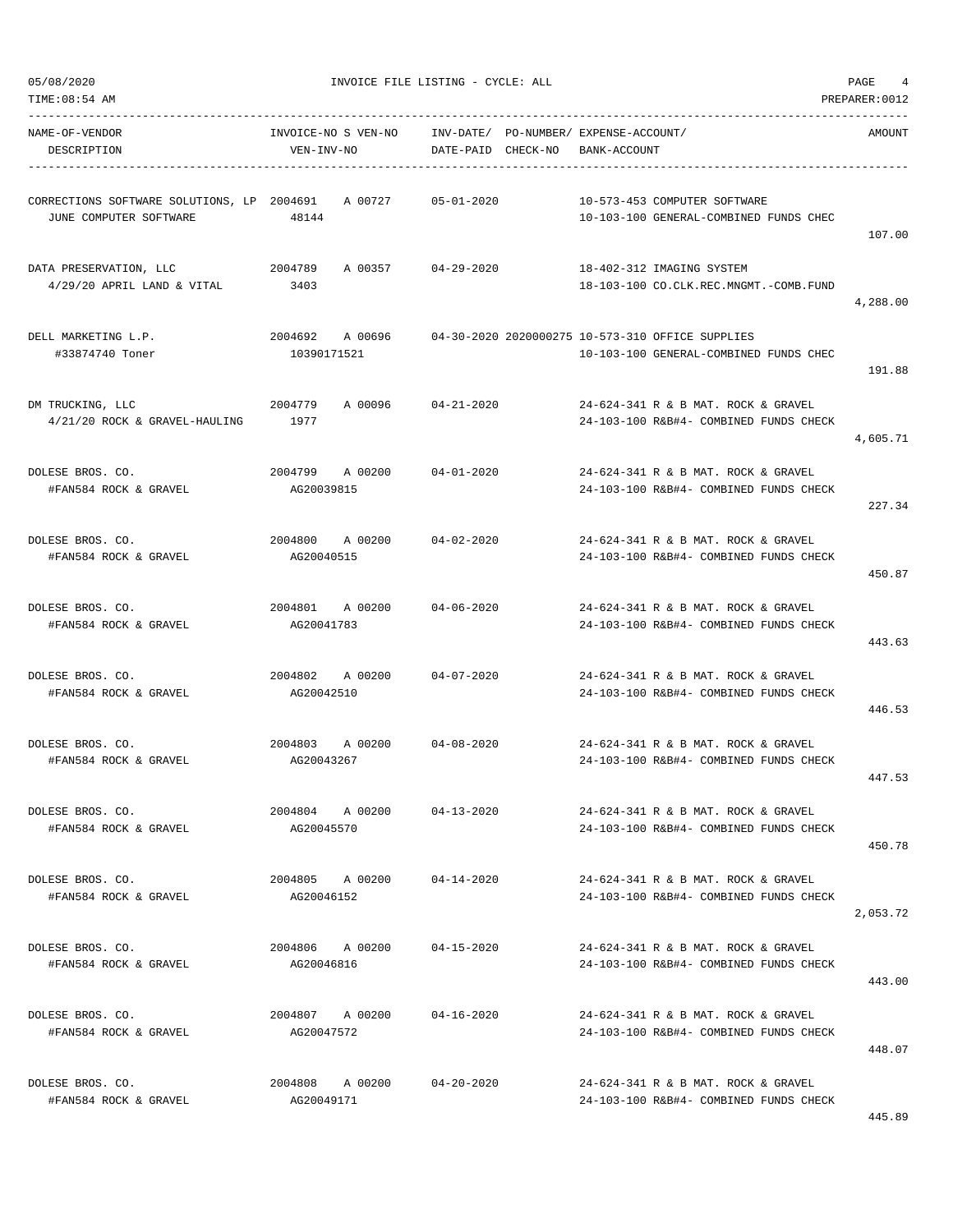TIME:08:54 AM PREPARER:0012

05/08/2020 INVOICE FILE LISTING - CYCLE: ALL PAGE 5

| NAME-OF-VENDOR<br>DESCRIPTION             | INVOICE-NO S VEN-NO<br>VEN-INV-NO        | INV-DATE/ PO-NUMBER/ EXPENSE-ACCOUNT/<br>DATE-PAID CHECK-NO | BANK-ACCOUNT                                                                  | AMOUNT |
|-------------------------------------------|------------------------------------------|-------------------------------------------------------------|-------------------------------------------------------------------------------|--------|
| DOLESE BROS. CO.<br>#FAN584 ROCK & GRAVEL | 2004809 A 00200<br>AG20049910            | $04 - 21 - 2020$                                            | 24-624-341 R & B MAT. ROCK & GRAVEL<br>24-103-100 R&B#4- COMBINED FUNDS CHECK | 453.59 |
| DOLESE BROS. CO.<br>#FAN584 ROCK & GRAVEL | 2004810 A 00200 04-22-2020<br>AG20050517 |                                                             | 24-624-341 R & B MAT, ROCK & GRAVEL<br>24-103-100 R&B#4- COMBINED FUNDS CHECK | 438.65 |
| DOLESE BROS. CO.<br>#FAN584 ROCK & GRAVEL | 2004811 A 00200<br>AG20052675            | $04 - 27 - 2020$                                            | 24-624-341 R & B MAT. ROCK & GRAVEL<br>24-103-100 R&B#4- COMBINED FUNDS CHECK | 443.27 |
| DOLESE BROS. CO.<br>#FAN584 ROCK & GRAVEL | 2004812 A 00200<br>AG20053450            | 04-28-2020                                                  | 24-624-341 R & B MAT. ROCK & GRAVEL<br>24-103-100 R&B#4- COMBINED FUNDS CHECK | 450.24 |
| DOLESE BROS. CO.<br>#FAN584 ROCK & GRAVEL | 2004813 A 00200<br>AG20054204            | 04-29-2020                                                  | 24-624-341 R & B MAT. ROCK & GRAVEL<br>24-103-100 R&B#4- COMBINED FUNDS CHECK | 440.64 |
| DOLESE BROS. CO.<br>#FAN584 ROCK & GRAVEL | 2004814 A 00200<br>AG20054958            | $04 - 30 - 2020$                                            | 24-624-341 R & B MAT, ROCK & GRAVEL<br>24-103-100 R&B#4- COMBINED FUNDS CHECK | 443.99 |
| DOLESE BROS. CO.<br>#FAN582 ROCK & GRAVEL | 2004817 A 00200<br>AG20039814            | $04 - 01 - 2020$                                            | 22-622-341 R & B MAT. ROCK & GRAVEL<br>22-103-100 R&B#2- COMBINED FUNDS CHECK | 648.53 |
| DOLESE BROS. CO.<br>#FAN582 ROCK & GRAVEL | 2004818 A 00200<br>AG20040514            | 04-02-2020                                                  | 22-622-341 R & B MAT. ROCK & GRAVEL<br>22-103-100 R&B#2- COMBINED FUNDS CHECK | 644.09 |
| DOLESE BROS. CO.<br>#FAN582 ROCK & GRAVEL | 2004819 A 00200 04-06-2020<br>AG20041782 |                                                             | 22-622-341 R & B MAT. ROCK & GRAVEL<br>22-103-100 R&B#2- COMBINED FUNDS CHECK | 633.04 |
| DOLESE BROS. CO.<br>#FAN582 ROCK & GRAVEL | 2004820 A 00200<br>AG20044026            | $04 - 09 - 2020$                                            | 22-622-341 R & B MAT. ROCK & GRAVEL<br>22-103-100 R&B#2- COMBINED FUNDS CHECK | 177.75 |
| DOLESE BROS. CO.<br>#FAN582 ROCK & GRAVEL | 2004821 A 00200<br>AG20045569            | $04 - 13 - 2020$                                            | 22-622-341 R & B MAT. ROCK & GRAVEL<br>22-103-100 R&B#2- COMBINED FUNDS CHECK | 540.38 |
| DOLESE BROS. CO.<br>#FAN582 ROCK & GRAVEL | 2004822 A 00200<br>AG20046151            | $04 - 14 - 2020$                                            | 22-622-341 R & B MAT. ROCK & GRAVEL<br>22-103-100 R&B#2- COMBINED FUNDS CHECK | 539.41 |
| DOLESE BROS. CO.<br>#FAN582 ROCK & GRAVEL | 2004823 A 00200<br>AG20046815            | $04 - 15 - 2020$                                            | 22-622-341 R & B MAT. ROCK & GRAVEL<br>22-103-100 R&B#2- COMBINED FUNDS CHECK | 532.21 |
| DOLESE BROS. CO.<br>#FAN582 ROCK & GRAVEL | 2004824 A 00200<br>AG20047571            | $04 - 16 - 2020$                                            | 22-622-341 R & B MAT. ROCK & GRAVEL<br>22-103-100 R&B#2- COMBINED FUNDS CHECK |        |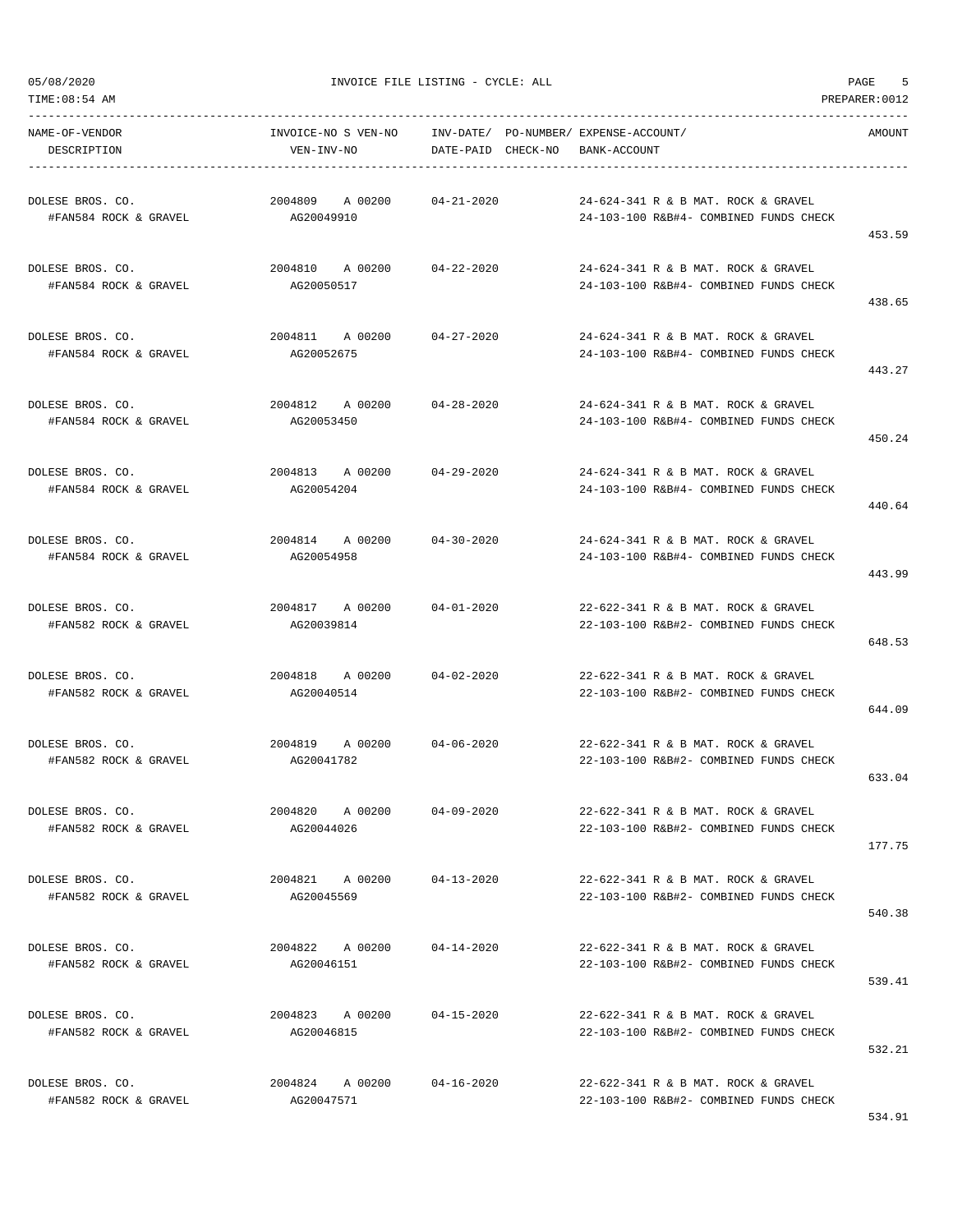TIME:08:54 AM PREPARER:0012

05/08/2020 INVOICE FILE LISTING - CYCLE: ALL PAGE 6

----------------------------------------------------------------------------------------------------------------------------------- NAME-OF-VENDOR INVOICE-NO S VEN-NO INV-DATE/ PO-NUMBER/ EXPENSE-ACCOUNT/ AMOUNT DESCRIPTION VEN-INV-NO DATE-PAID CHECK-NO BANK-ACCOUNT ----------------------------------------------------------------------------------------------------------------------------------- DOLESE BROS. CO. 2004825 A 00200 04-20-2020 22-622-341 R & B MAT. ROCK & GRAVEL #FAN582 ROCK & GRAVEL AG20049170 22-103-100 R&B#2- COMBINED FUNDS CHECK 534.76 DOLESE BROS. CO. 2004826 A 00200 04-21-2020 22-622-341 R & B MAT. ROCK & GRAVEL #FAN582 ROCK & GRAVEL AG20049909 22-103-100 R&B#2- COMBINED FUNDS CHECK 529.66 DOLESE BROS. CO. 2004827 A 00200 04-22-2020 22-622-341 R & B MAT. ROCK & GRAVEL #FAN582 ROCK & GRAVEL AG20050516 22-103-100 R&B#2- COMBINED FUNDS CHECK 177.60 DOLESE BROS. CO. 2004828 A 00200 04-23-2020 22-622-341 R & B MAT. ROCK & GRAVEL #FAN582 ROCK & GRAVEL AG20051124 22-103-100 R&B#2- COMBINED FUNDS CHECK 365.48 DOLESE BROS. CO. 2004829 A 00200 04-27-2020 22-622-341 R & B MAT. ROCK & GRAVEL #FAN582 ROCK & GRAVEL AG20052674 22-103-100 R&B#2- COMBINED FUNDS CHECK 550.65 DOLESE BROS. CO. 2004830 A 00200 04-28-2020 22-622-341 R & B MAT. ROCK & GRAVEL #FAN582 ROCK & GRAVEL AG20053449 22-103-100 R&B#2- COMBINED FUNDS CHECK 556.21 DOLESE BROS. CO. 2004831 A 00200 04-29-2020 22-622-341 R & B MAT. ROCK & GRAVEL #FAN582 ROCK & GRAVEL AG20054203 22-103-100 R&B#2- COMBINED FUNDS CHECK 369.75 DOLESE BROS. CO. 2004832 A 00200 04-30-2020 22-622-341 R & B MAT. ROCK & GRAVEL #FAN582 ROCK & GRAVEL AG20054957 22-103-100 R&B#2- COMBINED FUNDS CHECK 398.08 EVANS, MICHAEL S. 2004693 A 00438 05-01-2020 10-435-436 ATTORNEY FEES- CPS CASES FA-17-43391 CJ/SN DST CT 10-103-100 GENERAL-COMBINED FUNDS CHEC 998.75 EVANS, MICHAEL S. 2004694 A 00438 03-08-2020 10-435-436 ATTORNEY FEES- CPS CASES FA-20-44571 CASTILLO DST CT 10-103-100 GENERAL-COMBINED FUNDS CHEC 425.00 EVANS, MICHAEL S. 2004833 A 00438 05-06-2020 10-425-424 CO.CT. ATTORNEY FEES MH-2020-2797 SA CO CT 10-103-100 GENERAL-COMBINED FUNDS CHEC 742.50 FANNIN COUNTY TAX ASSESSOR-COL 2004770 A 00797 02-03-2020 23-623-458 R & M MACHINERY PARTS 2/3/20 2017 CHEV REGISTRATION PLATE 1290590 23-103-100 R&B#3-COMBINED FUNDS CHECKI 7.50 FIRST UNITED METHODIST CHURCH 2004695 A 00215 05-06-2020 10-518-470 OFFICE SPACE LEASE 5/15-6/14/20 200 W 8TH LEASE 10-103-100 GENERAL-COMBINED FUNDS CHEC 2,350.00 FIX & FEED BONHAM/COMMERCE 2004696 A 00195 04-30-2020 10-560-452 R & M EQUIPMENT #FSHER POWER WASHER PART BO-0226372 10-103-100 GENERAL-COMBINED FUNDS CHEC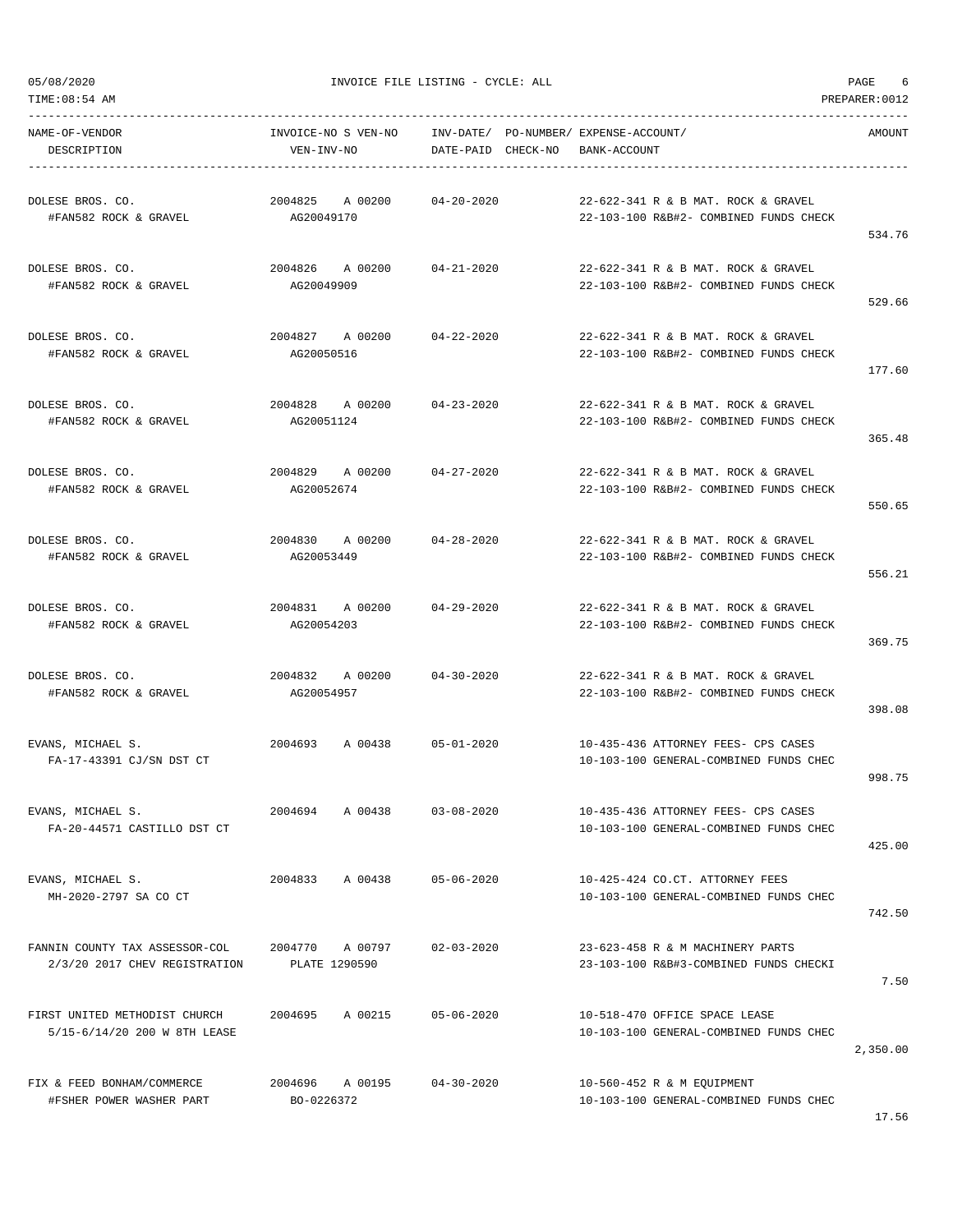TIME:08:54 AM PREPARER:0012

05/08/2020 INVOICE FILE LISTING - CYCLE: ALL PAGE 7

| NAME-OF-VENDOR<br>DESCRIPTION                                                   | INVOICE-NO S VEN-NO INV-DATE/ PO-NUMBER/ EXPENSE-ACCOUNT/<br>VEN-INV-NO | DATE-PAID CHECK-NO BANK-ACCOUNT |                                                                                | AMOUNT   |
|---------------------------------------------------------------------------------|-------------------------------------------------------------------------|---------------------------------|--------------------------------------------------------------------------------|----------|
| FIX & FEED BONHAM/COMMERCE $2004750$ A 00195 04-30-2020<br>#FANNINC SHOP SUPPLY | BO-0236348                                                              |                                 | 21-621-340 SHOP SUPPLIES<br>21-103-100 R&B#1-COMBINED FUNDS CHECKI             | 79.96    |
| FIX & FEED BONHAM/COMMERCE<br>#FANNINC SHOP SUPPLY                              | 2004771 A 00195 04-30-2020<br>BO-0223190                                |                                 | 23-623-340 SHOP SUPPLIES<br>23-103-100 R&B#3-COMBINED FUNDS CHECKI             |          |
| FIX & FEED BONHAM/COMMERCE<br>#FANNINC SHOP SUPPLY                              | 2004780 A 00195 04-30-2020<br>BO-0224434/235385                         |                                 | 24-624-340 SHOP SUPPLIES<br>24-103-100 R&B#4- COMBINED FUNDS CHECK             | 71.98    |
| FIX & FEED BONHAM/COMMERCE $2004781$ A 00195 04-30-2020<br>#FANNINC R&M PARTS   | BO-0231131/231669                                                       |                                 | 24-624-458 R & M MACHINERY PARTS<br>24-103-100 R&B#4- COMBINED FUNDS CHECK     | 25.47    |
| FRONTIER                                                                        | $2004751$ A 00067 04-28-2020                                            |                                 | 21-621-420 UTILITY TELEPHONE                                                   | 16.37    |
| 903-965-7030-050400-5 PCT 1 PHONE                                               |                                                                         |                                 | 21-103-100 R&B#1-COMBINED FUNDS CHECKI                                         | 64.87    |
| FUNCTION 4, LLC<br>#9A1068 COPIES- AGRILIFE                                     | 2004697 A 00236 04-28-2020<br>INV782160                                 |                                 | 10-665-315 COPIER RENTAL<br>10-103-100 GENERAL-COMBINED FUNDS CHEC             | 23.21    |
| FUNCTION 4, LLC<br>#9A1068 COPIES- TAX ASSESSOR                                 | 2004698 A 00236 04-28-2020<br>INV782160                                 |                                 | 10-499-315 COPIER EXPENSE<br>10-103-100 GENERAL-COMBINED FUNDS CHEC            | 4.03     |
| FUNCTION 4, LLC<br>#9A1068 COPIES- S. ANNEX 1NV782160                           | 2004699 A 00236 04-28-2020                                              |                                 | 10-513-315 COPIER RENTAL<br>10-103-100 GENERAL-COMBINED FUNDS CHEC             | 2.66     |
| FUNCTION 4, LLC<br>#9A1068 COPIES- JUV PROB                                     | 2004700 A 00236 04-28-2020<br>INV782160                                 |                                 | 10-575-315 COPIER RENTAL<br>10-103-100 GENERAL-COMBINED FUNDS CHEC             | 1.61     |
| FUNCTION 4, LLC<br>#9A1068 COPIES- DA                                           | 2004701 A 00236<br>INV782160                                            | $04 - 28 - 2020$                | 10-475-315 COPIER EXPENSE<br>10-103-100 GENERAL-COMBINED FUNDS CHEC            | 6.40     |
| FUNCTION 4, LLC<br>#9A1068 COPIES- CO CT@LAW                                    | 2004702 A 00236 04-28-2020<br>INV782160                                 |                                 | 10-410-315 COPIER RENTAL<br>10-103-100 GENERAL-COMBINED FUNDS CHEC             | 0.47     |
| FUNCTION 4, LLC<br>#9A1068 COPIES- CO CLK/AUD                                   | 2004703 A 00236<br>INV782160                                            | $04 - 28 - 2020$                | 10-510-315 COPIER RENTAL<br>10-103-100 GENERAL-COMBINED FUNDS CHEC             | 104.86   |
| GAYLON P. RIDDELS LAW FIRM, PC 2004704 A 00512<br>CR-11-23902 WILLIS DST CT     |                                                                         | $04 - 30 - 2020$                | 10-435-437 ATTORNEY FEES<br>10-103-100 GENERAL-COMBINED FUNDS CHEC             | 1,520.00 |
| GRAHAM TRUCK TIRE CENTER<br>#1658-B R&M TIRES                                   | 2004772 A 00692 04-30-2020<br>2038975                                   |                                 | 23-623-459 R & M MACH. TIRES & TUBES<br>23-103-100 R&B#3-COMBINED FUNDS CHECKI |          |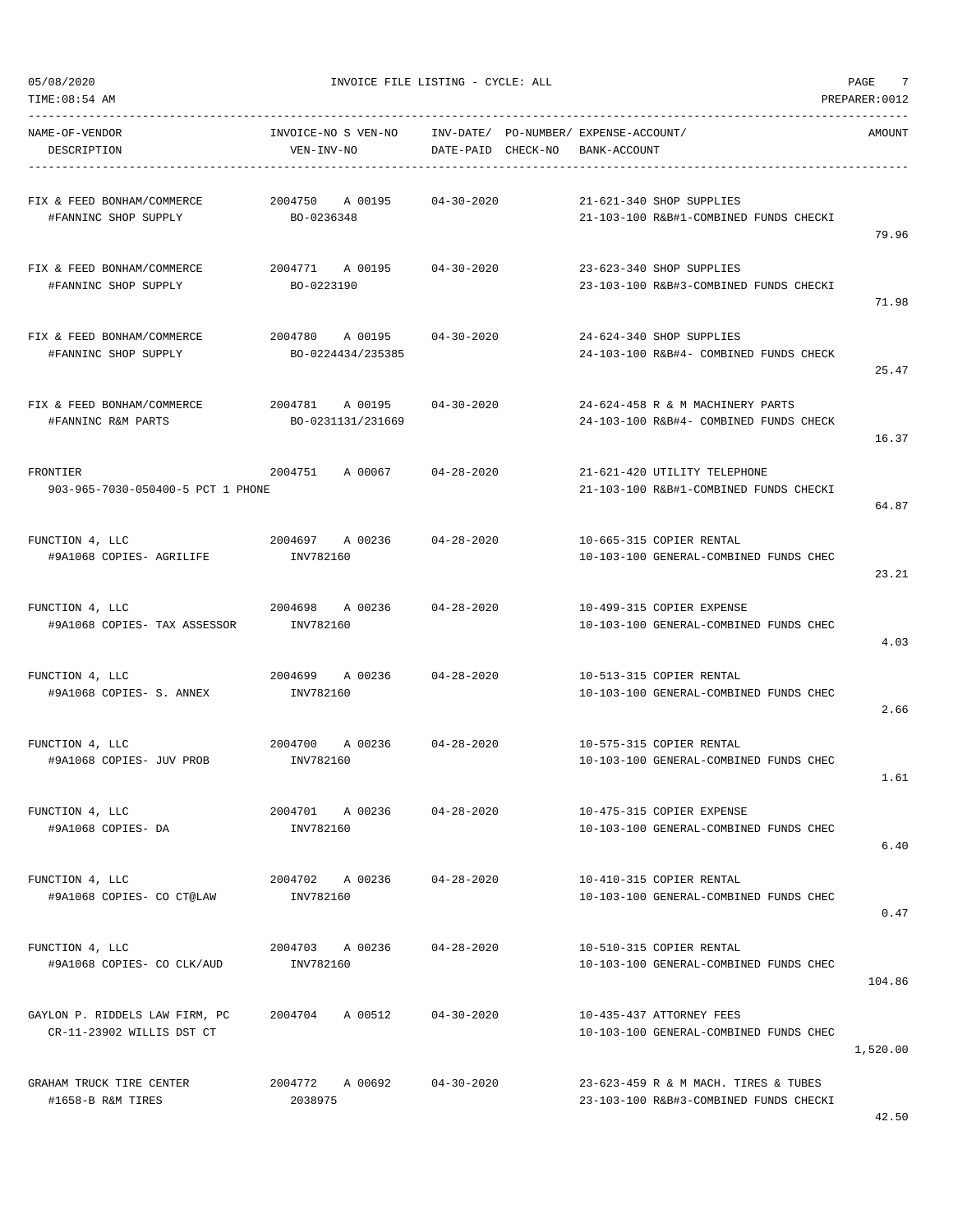|  | 05/08/2020 |  |
|--|------------|--|
|  |            |  |

INVOICE FILE LISTING - CYCLE: ALL PAGE 8

| TIME:08:54 AM                                                                   |                                   |                    |                                                                                           | PREPARER: 0012 |
|---------------------------------------------------------------------------------|-----------------------------------|--------------------|-------------------------------------------------------------------------------------------|----------------|
| NAME-OF-VENDOR<br>DESCRIPTION                                                   | INVOICE-NO S VEN-NO<br>VEN-INV-NO | DATE-PAID CHECK-NO | INV-DATE/ PO-NUMBER/ EXPENSE-ACCOUNT/<br>BANK-ACCOUNT                                     | AMOUNT         |
| GT DISTRIBUTORS, INC<br>#002162 Baxter - Jacket MV0762877                       | 2004798<br>A 00281                |                    | 04-17-2020 2020000291 10-560-395 UNIFORMS/OTHER<br>10-103-100 GENERAL-COMBINED FUNDS CHEC | 141.98         |
| INDIGENT HEALTHCARE SOLUTIONS, LTD 2004705<br>JUNE COMPUTER SOFTWARE            | A 00796<br>69778                  | $05 - 01 - 2020$   | 10-645-353 COMPUTER EXPENSE<br>10-103-100 GENERAL-COMBINED FUNDS CHEC                     | 1,059.00       |
| JPMORGAN CHASE BANK NA<br>5567 0879 0001 8285 ZOOM                              | 2004706<br>A 00378                | $05 - 05 - 2020$   | 10-409-574 TECHNOLOGY<br>10-103-100 GENERAL-COMBINED FUNDS CHEC                           | 9.16           |
| JPMORGAN CHASE BANK NA<br>5567 0879 0001 8285 DOT TESTING                       | 2004752<br>A 00378                | $05 - 05 - 2020$   | 21-621-314 EMPLOYEE PHYSICALS/DOT TEST<br>21-103-100 R&B#1-COMBINED FUNDS CHECKI          | 65.00          |
| JPMORGAN CHASE BANK NA<br>5567 0879 0001 8285 SHOP WATER                        | 2004757<br>A 00378                | $05 - 05 - 2020$   | 22-622-340 SHOP SUPPLIES<br>22-103-100 R&B#2- COMBINED FUNDS CHECK                        | 20.24          |
| JPMORGAN CHASE BANK NA<br>5567 0879 0001 8285 MENDS-PARTS                       | 2004758<br>A 00378                | $05 - 05 - 2020$   | 22-622-458 R & M MACHINERY PARTS<br>22-103-100 R&B#2- COMBINED FUNDS CHECK                | 100.00         |
| LEXISNEXIS<br>#422K883M8 DA ONLINE                                              | 2004707 A 00031<br>3092598677     | 04-30-2020         | 10-475-421 INTERNET/ONLINE LEGAL RE<br>10-103-100 GENERAL-COMBINED FUNDS CHEC             | 384.00         |
| LEXISNEXIS RISK DATA MANAGEMENT INC 2004708 A 00273<br>#1394504 CONST #1 ONLINE | 1394504-20200430                  | $04 - 30 - 2020$   | 10-551-421 ONLINE RESEARCH/ACCURINT<br>10-103-100 GENERAL-COMBINED FUNDS CHEC             | 50.00          |
| LEXISNEXIS RISK DATA MANAGEMENT INC 2004709<br>#1726707 JP2 ONLINE              | A 00273<br>1726707-20200430       | $04 - 30 - 2020$   | 10-456-421 DSL LINE<br>10-103-100 GENERAL-COMBINED FUNDS CHEC                             | 91.00          |
| MCCRAW OIL CO.<br>#23040045 SHERIFF GAS                                         | 2004710 A 00111<br>P24947         | $04 - 02 - 2020$   | 10-560-330 AUTO EXPENSE GAS & OIL<br>10-103-100 GENERAL-COMBINED FUNDS CHEC               | 196.28         |
| MCCRAW OIL CO.<br>#23040045 SHERIFF GAS                                         | 2004711 A 00111<br>P24962         | $04 - 10 - 2020$   | 10-560-330 AUTO EXPENSE GAS & OIL<br>10-103-100 GENERAL-COMBINED FUNDS CHEC               | 704.07         |
| MCCRAW OIL CO.<br>#23040045 SHERIFF GAS                                         | 2004712 A 00111<br>P25001         | $04 - 16 - 2020$   | 10-560-330 AUTO EXPENSE GAS & OIL<br>10-103-100 GENERAL-COMBINED FUNDS CHEC               | 613.15         |
| MCCRAW OIL CO.<br>#23040045 SHERIFF GAS                                         | 2004713 A 00111<br>P25132         | $04 - 24 - 2020$   | 10-560-330 AUTO EXPENSE GAS & OIL<br>10-103-100 GENERAL-COMBINED FUNDS CHEC               | 677.46         |
| MCCRAW OIL CO.<br>#23040045 SHERIFF GAS                                         | 2004714 A 00111<br>P25176         | $04 - 30 - 2020$   | 10-560-330 AUTO EXPENSE GAS & OIL<br>10-103-100 GENERAL-COMBINED FUNDS CHEC               |                |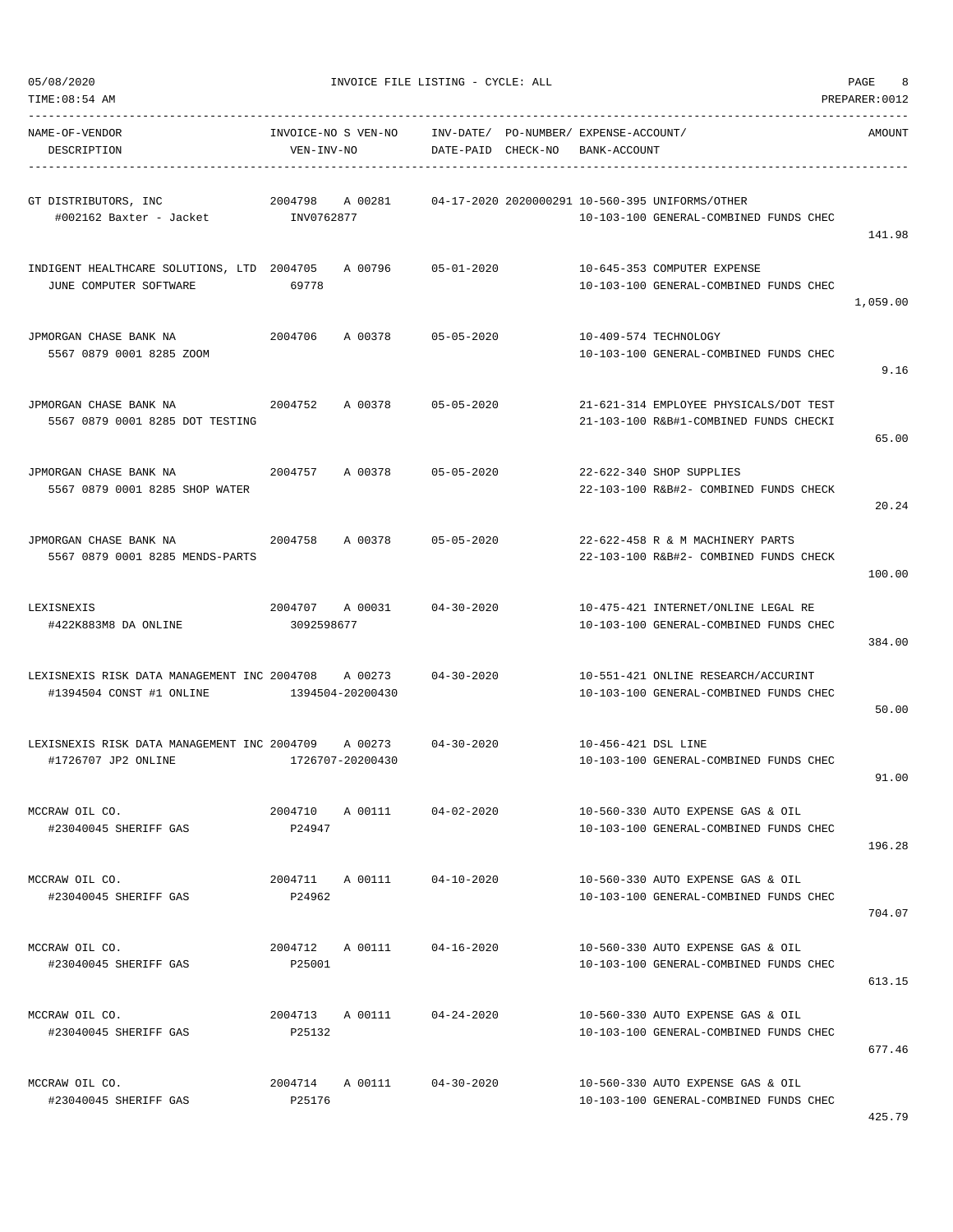TIME:08:54 AM PREPARER:0012 -----------------------------------------------------------------------------------------------------------------------------------

NAME-OF-VENDOR INVOICE-NO S VEN-NO INV-DATE/ PO-NUMBER/ EXPENSE-ACCOUNT/ AMOUNT DESCRIPTION VEN-INV-NO DATE-PAID CHECK-NO BANK-ACCOUNT ----------------------------------------------------------------------------------------------------------------------------------- MCCRAW OIL CO. 2004753 A 00111 04-23-2020 21-621-457 R & M MACHINERY GAS & OIL #23040023 PCT 1 GAS P25018 21-103-100 R&B#1-COMBINED FUNDS CHECKI 1,510.69 MCCRAW OIL CO. 2004759 A 00111 04-01-2020 22-622-457 R & M MACHINERY GAS & OIL #23040025 PCT 2 GAS P25070 22-103-100 R&B#2- COMBINED FUNDS CHECK 2,602.78 MCCRAW OIL CO. 2004760 A 00111 04-16-2020 22-622-457 R & M MACHINERY GAS & OIL #23040025 PCT 2 OIL 335230 22-103-100 R&B#2- COMBINED FUNDS CHECK 4,096.25 MCCRAW OIL CO. 2004761 A 00111 04-27-2020 22-622-457 R & M MACHINERY GAS & OIL #23040025 PCT 2 GAS P25142 22-103-100 R&B#2- COMBINED FUNDS CHECK 2,324.76 MCCRAW OIL CO. 2004773 A 00111 04-08-2020 23-623-457 R & M MACHINERY GAS & OIL #23040034 PCT 3 GAS P25010 23-103-100 R&B#3-COMBINED FUNDS CHECKI 2,920.10 MCCRAW OIL CO. 2004774 A 00111 04-22-2020 23-623-457 R & M MACHINERY GAS & OIL #23040034 PCT 3 GAS P25165R 23-103-100 R&B#3-COMBINED FUNDS CHECKI 2,023.57 MCCRAW OIL CO. 2004782 A 00111 04-20-2020 24-624-457 R & M MACHINERY GAS & OIL #23040036 PCT 4 GAS P25057 24-103-100 R&B#4- COMBINED FUNDS CHECK 1,597.16 MEADE NORMAN INS. AGENCY, INC. 2004715 A 00102 03-03-2020 10-495-480 BOND #GEESYV1 NOTARY BOND-GEESAMAN 34545 10-103-100 GENERAL-COMBINED FUNDS CHEC 99.00 MIEARS, STEVEN R. 2004716 A 00337 10-08-2019 10-435-435 ATTORNEYS FEES APPEALS CT 21205-A WILD DST CT 10-103-100 GENERAL-COMBINED FUNDS CHEC 550.00 NOBLE RESOURCES PEST CONTROL 2004717 A 00420 05-05-2020 10-518-501 PEST CONTROL #01990 200 E 1ST PEST CONTROL 21137247 10-103-100 GENERAL-COMBINED FUNDS CHEC 145.00 O'REILLY AUTOMOTIVE, INC. 2004718 A 00440 04-28-2020 10-560-454 R & M AUTOMOBILES #260555 R&M AUTO 10-103-100 GENERAL-COMBINED FUNDS CHEC 135.77 O'REILLY AUTOMOTIVE, INC. 2004783 A 00440 04-28-2020 24-624-458 R & M MACHINERY PARTS #163525 R&M PARTS 24-103-100 R&B#4- COMBINED FUNDS CHECK 127.89 OFFICE DEPOT 2004719 A 00216 04-28-2020 2020000274 10-573-310 OFFICE SUPPLIES #29023460 Office Supplies 484264614001 10-103-100 GENERAL-COMBINED FUNDS CHEC 51.78 OFFICE DEPOT 2004720 A 00216 04-28-2020 2020000274 10-573-310 OFFICE SUPPLIES #29023460 FASTENERS 484265282001 10-103-100 GENERAL-COMBINED FUNDS CHEC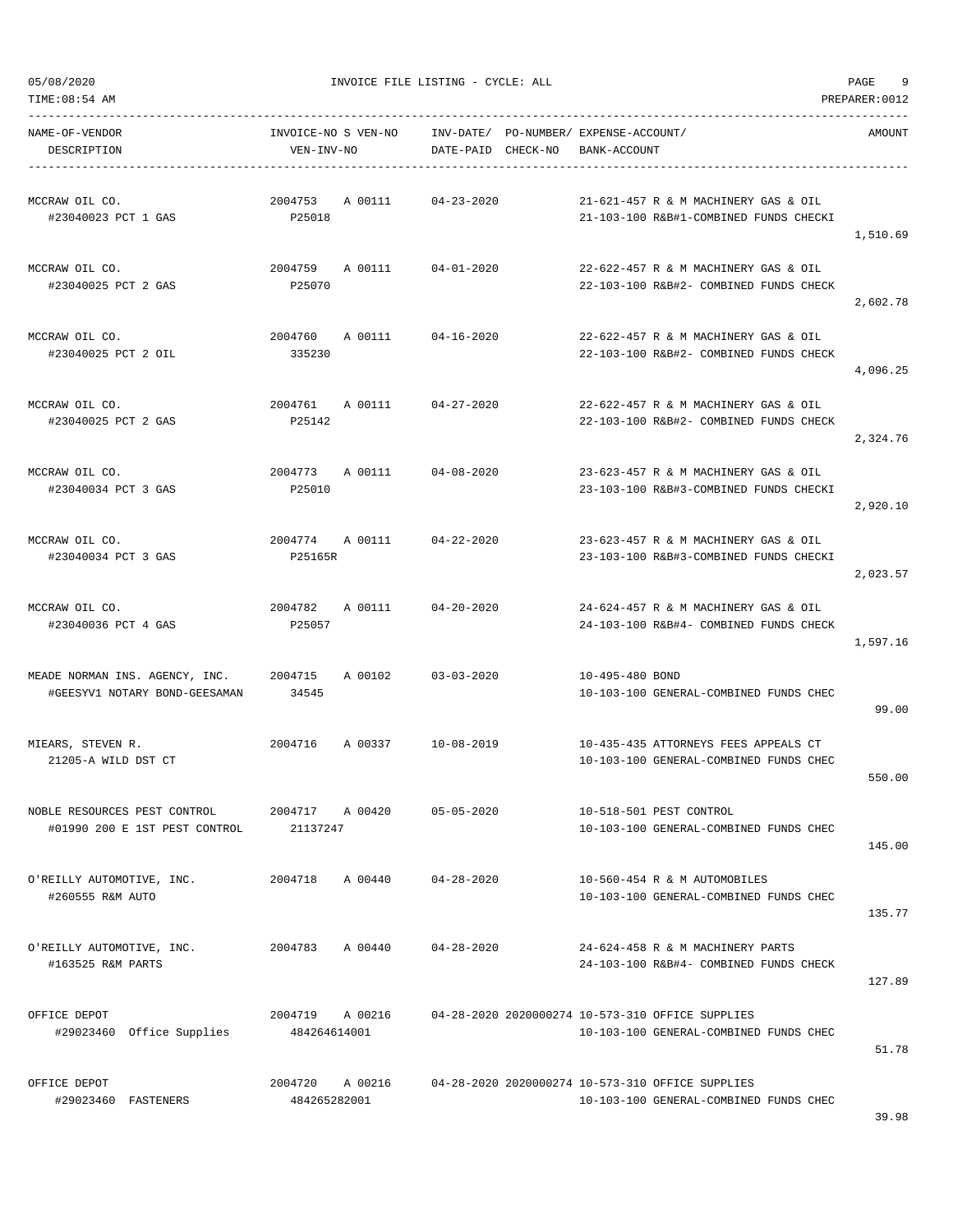| 05/08/2020<br>TIME: 08:54 AM                                        |                                    | INVOICE FILE LISTING - CYCLE: ALL                           |                                                                                             | 10<br>PAGE<br>PREPARER: 0012 |
|---------------------------------------------------------------------|------------------------------------|-------------------------------------------------------------|---------------------------------------------------------------------------------------------|------------------------------|
| NAME-OF-VENDOR<br>DESCRIPTION                                       | INVOICE-NO S VEN-NO<br>VEN-INV-NO  | INV-DATE/ PO-NUMBER/ EXPENSE-ACCOUNT/<br>DATE-PAID CHECK-NO | BANK-ACCOUNT                                                                                | AMOUNT                       |
| OFFICE DEPOT<br>#29023460 Keyboard Tray                             | 2004721<br>A 00216<br>484282323001 |                                                             | 04-28-2020 2020000276 10-450-572 OFFICE EQUIPMENT<br>10-103-100 GENERAL-COMBINED FUNDS CHEC | 54.79                        |
| OFFICE DEPOT<br>#29023460 Paper                                     | 2004722<br>A 00216<br>484282898001 |                                                             | 04-28-2020 2020000276 10-450-310 OFFICE SUPPLIES<br>10-103-100 GENERAL-COMBINED FUNDS CHEC  | 59.98                        |
| OFFICE DEPOT<br>#29023460 Office Supplies                           | 2004723<br>A 00216<br>484282323001 |                                                             | 04-28-2020 2020000276 10-496-310 OFFICE SUPPLIES<br>10-103-100 GENERAL-COMBINED FUNDS CHEC  | 8.29                         |
| OFFICE DEPOT<br>#29023460 PENS                                      | 2004724<br>A 00216<br>484282898001 |                                                             | 04-28-2020 2020000276 10-496-310 OFFICE SUPPLIES<br>10-103-100 GENERAL-COMBINED FUNDS CHEC  | 11.69                        |
| OFFICE DEPOT<br>#29023460 Toner                                     | 2004725<br>A 00216<br>484288883001 |                                                             | 04-28-2020 2020000277 10-475-310 OFFICE SUPPLIES<br>10-103-100 GENERAL-COMBINED FUNDS CHEC  | 268.54                       |
| OFFICE DEPOT<br>#29023460 Toner                                     | 2004726<br>A 00216<br>486448575001 |                                                             | 05-01-2020 2020000284 23-623-310 OFFICE SUPPLIES<br>23-103-100 R&B#3-COMBINED FUNDS CHECKI  | 148.99                       |
| PARIS ALTERNATOR & STARTER SERV.<br>4/29/20 R&M PARTS               | 2004775<br>A 00693<br>468639       | $04 - 29 - 2020$                                            | 23-623-458 R & M MACHINERY PARTS<br>23-103-100 R&B#3-COMBINED FUNDS CHECKI                  | 160.00                       |
| PARKER TIRE<br>4/27/20 R&M TIRE                                     | 2004784<br>A 00006<br>11980        | $04 - 27 - 2020$                                            | 24-624-459 R & M MACH. TIRES & TUBES<br>24-103-100 R&B#4- COMBINED FUNDS CHECK              | 60.00                        |
| PARKER TIRE<br>4/28/20 R&M TIRE                                     | 2004785<br>A 00006<br>11984        | $04 - 28 - 2020$                                            | 24-624-459 R & M MACH. TIRES & TUBES<br>24-103-100 R&B#4- COMBINED FUNDS CHECK              | 60.00                        |
| PERSONALIZED PRINTING<br>5/5/20 Bus Cards - Hazelton, Porter 105766 | 2004727<br>A 00826                 | 05-05-2020 2020000285 10-475-435 PRINTING                   | 10-103-100 GENERAL-COMBINED FUNDS CHEC                                                      | 114.50                       |
| PERSONALIZED PRINTING<br>4/28/20 Business/ Appt cards LESTER 105743 | A 00826<br>2004728                 |                                                             | 04-28-2020 2020000273 10-573-310 OFFICE SUPPLIES<br>10-103-100 GENERAL-COMBINED FUNDS CHEC  | 48.00                        |
| QUADIENT LEASING USA, INC<br>#01048811 CH POSTAGE LEASE             | 2004729 A 00782<br>N8287993        | $05 - 02 - 2020$                                            | 10-510-311 POSTAL EXPENSE<br>10-103-100 GENERAL-COMBINED FUNDS CHEC                         | 165.26                       |
| QUADIENT LEASING USA, INC<br>#01048811 SA POSTAGE LEASE             | 2004730<br>A 00782<br>N8287994     | $05 - 02 - 2020$                                            | 10-513-311 SOUTH ANNEX POSTAGE<br>10-103-100 GENERAL-COMBINED FUNDS CHEC                    | 77.75                        |
| ROMCO EQUIPMENT CO.<br>#29001 GRADER BLADES                         | 2004754<br>A 00269<br>101116483    | $04 - 23 - 2020$                                            | 21-621-458 R & M MACHINERY PARTS<br>21-103-100 R&B#1-COMBINED FUNDS CHECKI                  |                              |

1,448.30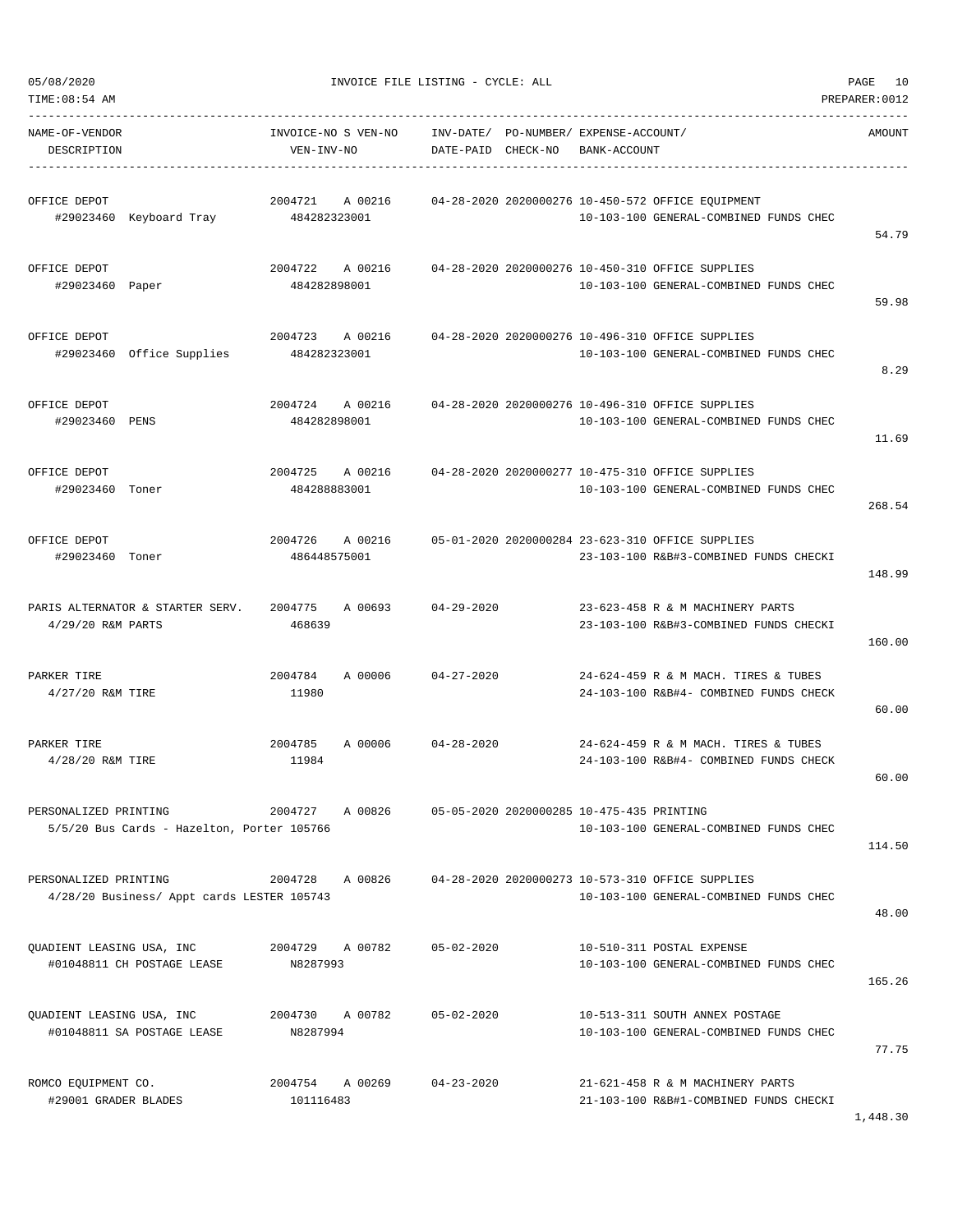|  | 05/08/2020 |  |
|--|------------|--|
|  |            |  |
|  |            |  |

| TIME: 08:54 AM                                             |                                   |                                 |                                                                                                      | PREPARER: 0012 |
|------------------------------------------------------------|-----------------------------------|---------------------------------|------------------------------------------------------------------------------------------------------|----------------|
| NAME-OF-VENDOR<br>DESCRIPTION                              | INVOICE-NO S VEN-NO<br>VEN-INV-NO | INV-DATE/<br>DATE-PAID CHECK-NO | PO-NUMBER/ EXPENSE-ACCOUNT/<br>BANK-ACCOUNT                                                          | AMOUNT         |
| SANITATION SOLUTIONS, INC.<br>#116485 PCT 4 TRASH          | 2004786<br>A 00349<br>04X02840    | $04 - 30 - 2020$                | 24-624-443 TRASH PICKUP<br>24-103-100 R&B#4- COMBINED FUNDS CHECK                                    | 363.20         |
| SANITATION SOLUTIONS, INC.<br>#390171 CH TRASH             | 2004795<br>A 00349<br>04X02839    | $04 - 30 - 2020$                | 66-667-443 TRASH PICK UP<br>66-103-100 GO BONDS CONST.2017-COMBINE                                   | 865.36         |
| SETTERBERG, BRAD<br>5/5/20 TX BAR DUES-SETTERBERG          | 2004731<br>Α                      | $05 - 05 - 2020$                | 10-475-481 DUES<br>10-103-100 GENERAL-COMBINED FUNDS CHEC                                            | 240.00         |
| SHI GOVERNMENT SOLUTIONS, INC.<br>#3001172 docking station | 2004732 A 00494<br>GB00367637     |                                 | 04-29-2020 2020000279 10-553-574 TECHNOLOGY<br>10-103-100 GENERAL-COMBINED FUNDS CHEC                | 253.59         |
| SOUTHERN TIRE MART, LLC<br>#214560 2 Radial FD 663         | 2004787<br>A 00596<br>4170017956  |                                 | 04-28-2020 2020000280 24-624-459 R & M MACH. TIRES & TUBES<br>24-103-100 R&B#4- COMBINED FUNDS CHECK | 680.00         |
| SUSAN E. CARTER ATTORNEY AT LAW<br>50102 DELANEY CO CT@LAW | 2004733<br>A 00606                | $04 - 27 - 2020$                | 10-410-424 INDIGENT ATTORNEY FEES<br>10-103-100 GENERAL-COMBINED FUNDS CHEC                          | 300.00         |
| SUSAN E. CARTER ATTORNEY AT LAW<br>50086 GARZA CO CT@LAW   | 2004734<br>A 00606                | $04 - 27 - 2020$                | 10-410-424 INDIGENT ATTORNEY FEES<br>10-103-100 GENERAL-COMBINED FUNDS CHEC                          | 300.00         |
| TDCAA<br>#123401 AVILES DUES                               | 2004735<br>A 00364<br>170841      | $05 - 01 - 2020$                | 10-475-481 DUES<br>10-103-100 GENERAL-COMBINED FUNDS CHEC                                            | 50.00          |
| TDCAA<br>#123399 BRILEY DUES                               | 2004736<br>A 00364<br>170841      | $05 - 01 - 2020$                | 10-475-481 DUES<br>10-103-100 GENERAL-COMBINED FUNDS CHEC                                            | 60.00          |
| TDCAA<br>#39255 PORTER DUES                                | 2004737 A 00364<br>170841         | $05 - 01 - 2020$                | 10-475-481 DUES<br>10-103-100 GENERAL-COMBINED FUNDS CHEC                                            | 60.00          |
| TDCAA<br>#123403 WOODS DUES                                | 2004738 A 00364<br>170841         | $05 - 01 - 2020$                | 10-475-481 DUES<br>10-103-100 GENERAL-COMBINED FUNDS CHEC                                            | 50.00          |
| TEXHOMA LIMESTONE, INC.<br>4/20/20 ROCK & GRAVEL-HAULING   | 2004755<br>A 00265<br>7874        | $04 - 20 - 2020$                | 21-621-341 R & B MAT. ROCK & GRAVEL<br>21-103-100 R&B#1-COMBINED FUNDS CHECKI                        | 461.55         |
| TEXHOMA LIMESTONE, INC.<br>4/20/20 ROCK & GRAVEL-HAULING   | 2004796<br>A 00265<br>7872        | $04 - 20 - 2020$                | 78-628-341 R & B MAT. ROCK & GRAVEL<br>78-103-100 RAW WATER PIPELINE-COMB.FUN                        | 10,549.69      |
| THE WAREHOUSE<br>#1853 5/1/20 ELECTION POSTAGE             | 2004739<br>A 00245                | $05 - 01 - 2020$                | 10-404-311 POSTAGE<br>10-103-100 GENERAL-COMBINED FUNDS CHEC                                         |                |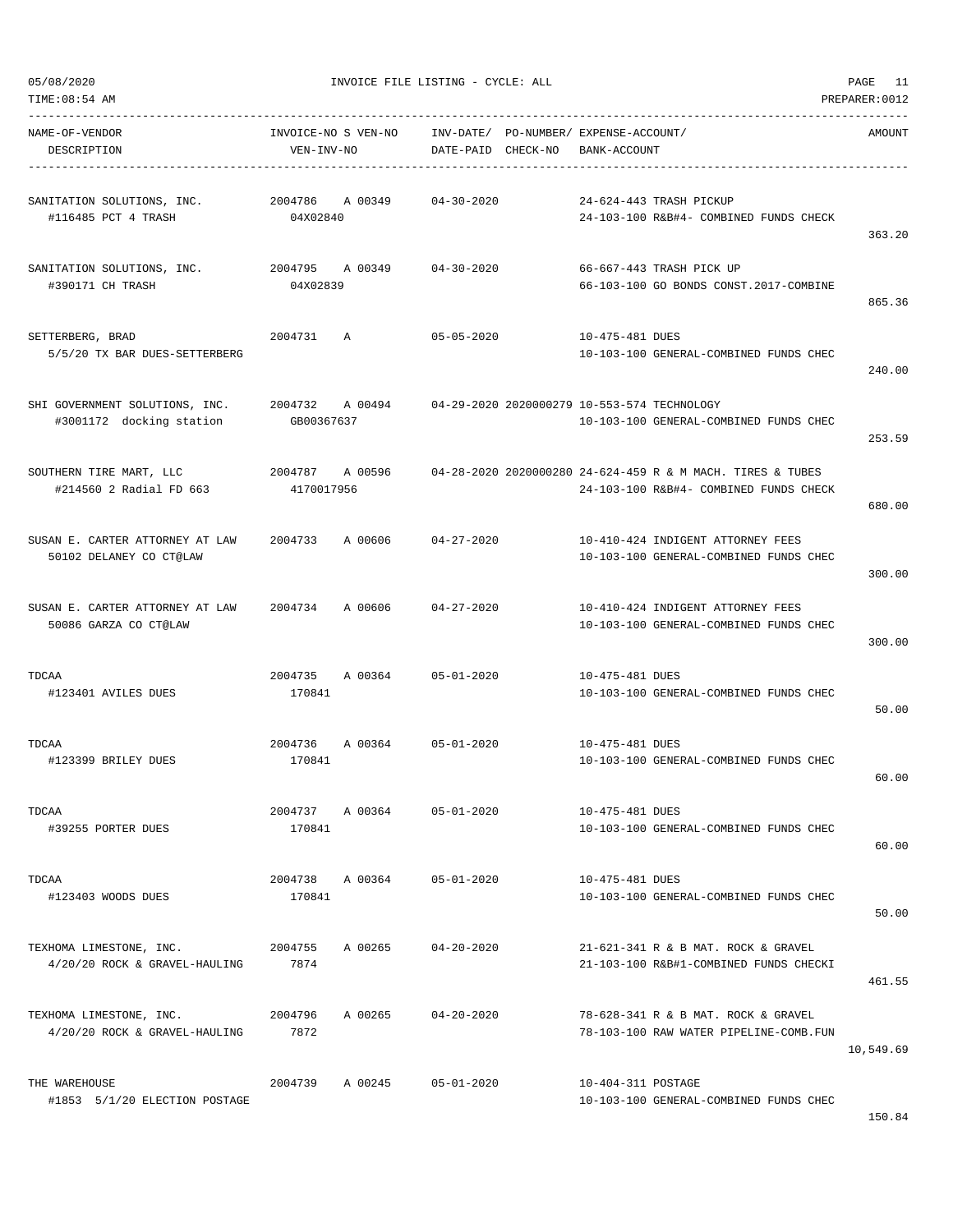| TIME: 08:54 AM<br>PREPARER: 0012                              |                                            |                    |  |                                                                                |               |  |
|---------------------------------------------------------------|--------------------------------------------|--------------------|--|--------------------------------------------------------------------------------|---------------|--|
| NAME-OF-VENDOR<br>DESCRIPTION                                 | INVOICE-NO S VEN-NO<br>VEN-INV-NO          | DATE-PAID CHECK-NO |  | INV-DATE/ PO-NUMBER/ EXPENSE-ACCOUNT/<br>BANK-ACCOUNT                          | <b>AMOUNT</b> |  |
| TOWN OF WINDOM<br>#2 WINDOM WATER/SEWER                       | 2004740<br>A 00498                         | $04 - 29 - 2020$   |  | 10-515-442 UTILITIES WATER<br>10-103-100 GENERAL-COMBINED FUNDS CHEC           | 41.50         |  |
| TYLER TECHNOLOGIES, INC.<br>#45205 4/22/20 FINANCIAL SAAS     | 2004741<br>A 00310<br>025-294355           | $04 - 22 - 2020$   |  | 10-510-453 COMPUTER SOFTWARE MAINTEN<br>10-103-100 GENERAL-COMBINED FUNDS CHEC | 260.00        |  |
| U.S. BANK CORPORATE TRUST<br>APRIL PRISONER HOUSING - MJ      | 2004742<br>A 00539<br>FAN200403FCMJ        | $05 - 05 - 2020$   |  | 10-565-380 PRISONER HOUSING<br>10-103-100 GENERAL-COMBINED FUNDS CHEC          | 67,896.25     |  |
| U.S. BANK CORPORATE TRUST<br>APRIL PRISONER HOUSING - SA      | 2004743<br>A 00539<br>FAN200404FCSA        | $05 - 05 - 2020$   |  | 10-565-380 PRISONER HOUSING<br>10-103-100 GENERAL-COMBINED FUNDS CHEC          | 123,512.50    |  |
| U.S. BANK CORPORATE TRUST<br>APRIL PRISONER TRANSPORT/GUARD   | 2004744<br>A 00539<br>FAN200415FCGT/14FCMT | $05 - 05 - 2020$   |  | 10-565-400 PRISONER TRANSPORT/GUARD<br>10-103-100 GENERAL-COMBINED FUNDS CHEC  | 92.85         |  |
| UNITED AG & TURF<br>#878667 R&M PARTS-TAIL LAMP               | 2004776<br>A 00699<br>10901617             | $05 - 01 - 2020$   |  | 23-623-458 R & M MACHINERY PARTS<br>23-103-100 R&B#3-COMBINED FUNDS CHECKI     | 53.43         |  |
| WEX BANK<br>#0496-00-276542-8 AUTO GAS                        | 2004745<br>A 00104<br>65290852             | $05 - 01 - 2020$   |  | 10-560-330 AUTO EXPENSE GAS & OIL<br>10-103-100 GENERAL-COMBINED FUNDS CHEC    | 40.51         |  |
| WEX BANK<br>#0496-00-276542-8 TRANSPORT                       | 2004746<br>A 00104<br>65290852             | $05 - 01 - 2020$   |  | 10-560-428 PRISONER TRANSPORT<br>10-103-100 GENERAL-COMBINED FUNDS CHEC        | 40.89         |  |
| WHITE SHED WATER SUPPLY CORP.<br>#856 LAKE FANNIN WATER       | 2004797<br>A 00447                         | $04 - 24 - 2020$   |  | 85-520-442 UTILITIES WATER<br>85-103-100 LAKE FANNIN-COMBINED FUNDS            | 31.96         |  |
| WILSON CULVERTS, INC.<br>$4/28/20$ CULVERTS                   | 2004788<br>A 00654<br>81192                | $04 - 28 - 2020$   |  | 24-624-342 R & B MAT. CULVERTS<br>24-103-100 R&B#4- COMBINED FUNDS CHECK       | 4,388.40      |  |
| WOODSON, MARY ANN CSR, RPR<br>5/2/20 06-20-00023CR TRANSCRIPT | 2004747<br>A 00486                         | $05 - 02 - 2020$   |  | 10-435-434 APPEAL COURT TRANSCRIPTS<br>10-103-100 GENERAL-COMBINED FUNDS CHEC  |               |  |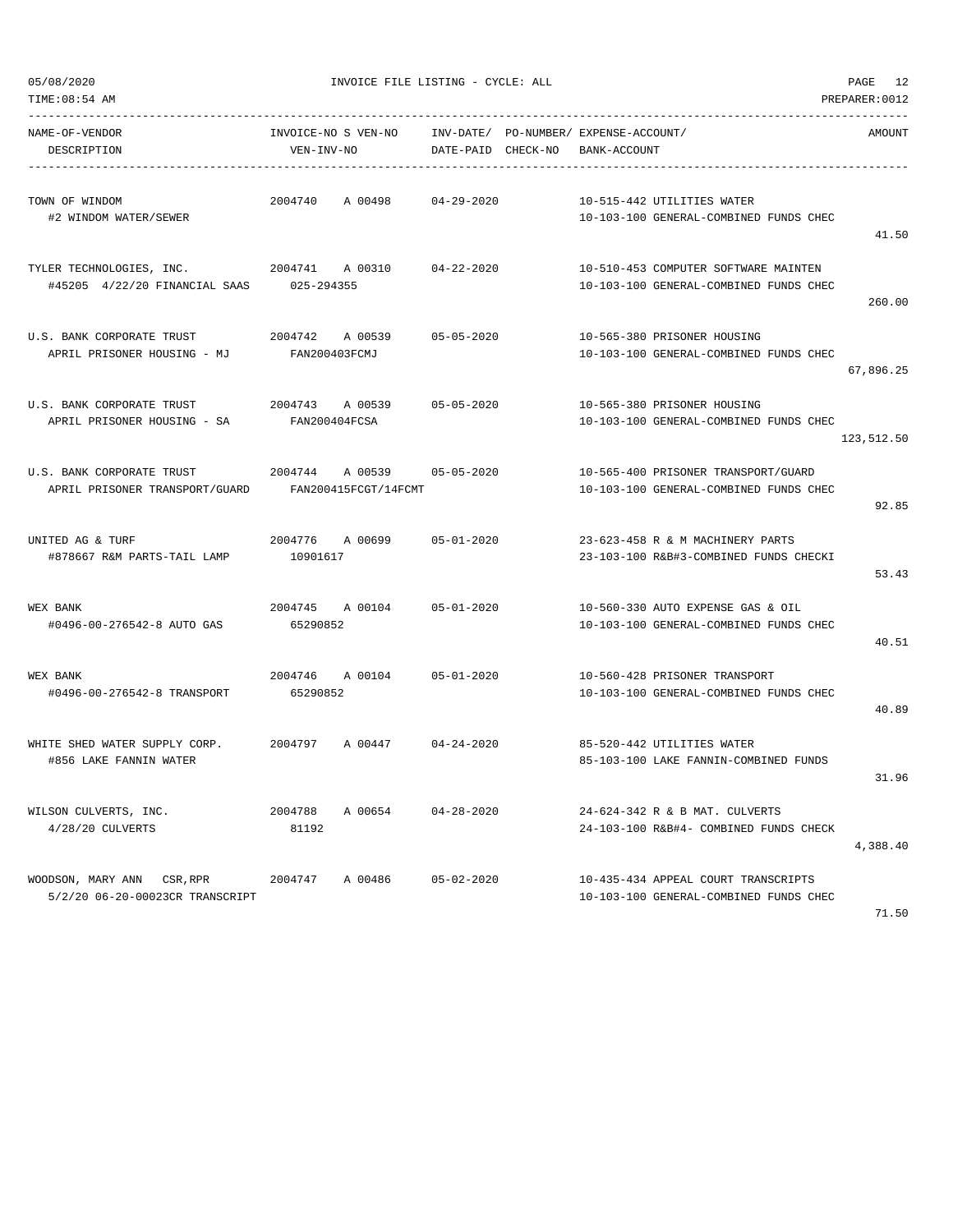| TIME: 08:54 AM<br>PREPARER: 0012 |                                      |              |                     |             |                     |          |                     |                |                     |
|----------------------------------|--------------------------------------|--------------|---------------------|-------------|---------------------|----------|---------------------|----------------|---------------------|
| FD.                              | FUND                                 |              | ***** PENDING ***** |             | ****** PAID ******* |          | **** CANCELLED **** |                | ****** TOTAL ****** |
| NO.                              | DESCRIPTION                          | COUNT        | AMOUNT              | COUNT       | AMOUNT              | COUNT    | AMOUNT              | <b>COUNT</b>   | AMOUNT              |
|                                  |                                      |              |                     |             |                     |          |                     |                |                     |
|                                  | REPORT TOTALS BY FUND                |              |                     |             |                     |          |                     |                |                     |
|                                  | 010 GENERAL FUND                     | 80           | 208,103.55          | $\Omega$    | 0.00                | $\Omega$ | 0.00                | 80             | 208,103.55          |
|                                  | 018 CO.CLERK RECORD MNGMT.           | $\mathbf{1}$ | 4,288.00            | 0           | 0.00                | 0        | 0.00                |                | 4,288.00            |
|                                  | 021 FANNIN CO. R & B #1 FUND         | 8            | 3,899.37            | $\Omega$    | 0.00                | $\Omega$ | 0.00                | 8              | 3,899.37            |
|                                  | 022 FANNIN CO. R & B #2 FUND         | 24           | 17,314.31           | $\Omega$    | 0.00                | $\Omega$ | 0.00                | 24             | 17,314.31           |
|                                  | 023 FANNIN CO. R & B #3 FUND         | 16           | 6,350.01            | $\Omega$    | 0.00                | $\Omega$ | 0.00                | 16             | 6,350.01            |
|                                  | 024 FANNIN CO. R & B #4 FUND         | 28           | 20,769.10           | $\Omega$    | 0.00                | $\Omega$ | 0.00                | 28             | 20,769.10           |
|                                  | 028 J.P.#3 JUST.CT.TECHNOLOGY        | $\mathbf{1}$ | 46.95               | 0           | 0.00                | 0        | 0.00                | $\mathbf{1}$   | 46.95               |
|                                  | 060 SINKING FUND                     | 3            | 159,050.00          | $\Omega$    | 0.00                | $\Omega$ | 0.00                | 3              | 159,050.00          |
|                                  | 066 2017 GO BONDS-CONSTRUCTION FUND  | $\mathbf{2}$ | 8,990.36            | $\Omega$    | 0.00                | $\Omega$ | 0.00                | $\overline{a}$ | 8,990.36            |
|                                  | 078 RAW WATER PIPELINE PCTS. 2, 3, 4 | $\mathbf{1}$ | 10,549.69           | $\Omega$    | 0.00                | $\Omega$ | 0.00                | $\mathbf{1}$   | 10,549.69           |
|                                  | 085 LAKE FANNIN                      |              | 31.96               | 0           | 0.00                | 0        | 0.00                | 1              | 31.96               |
|                                  | <b>GRAND TOTALS</b>                  | 165          | 439,393.30          | $\mathbf 0$ | 0.00                | 0        | 0.00                | 165            | 439,393.30          |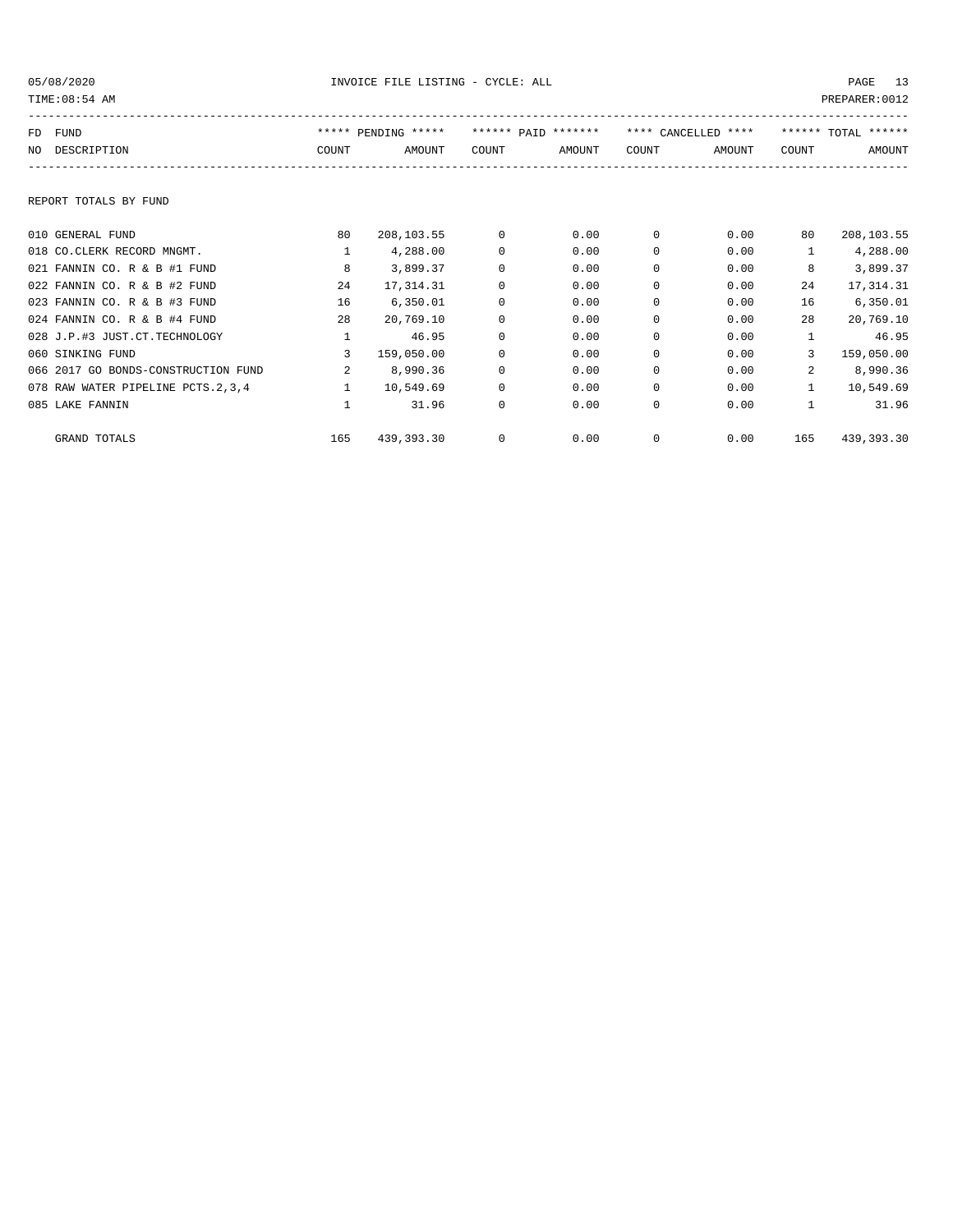### **FANNIN COUNTY**

 $\bar{1}$ 

# **TRANSACTION WORKSHEET**

### LEGEND BANK ACH PAYMENT

#### **Account 4003547**

| Vendor                     | <b>Turner Construction Company</b> |
|----------------------------|------------------------------------|
| Description                | Invoice #12 April 2020             |
| <b>ACH amount</b>          | \$75,679.00                        |
| Date of Transaction        | 5-6-2020                           |
| <b>Settlement Date</b>     | 5-6-2020                           |
| Transaction #              | 11650896                           |
| General Ledger Acct.#      | 66-667-167                         |
| Legend Bank contact person | Gina Arriola                       |
|                            |                                    |

**Authorized Signatures:** 

Transaction made by

Fannin County Auditor

**Sherry Zindars** 

**Fannin County Treasurer** 

This needs to go to the County Clerk to be filed with the bills.